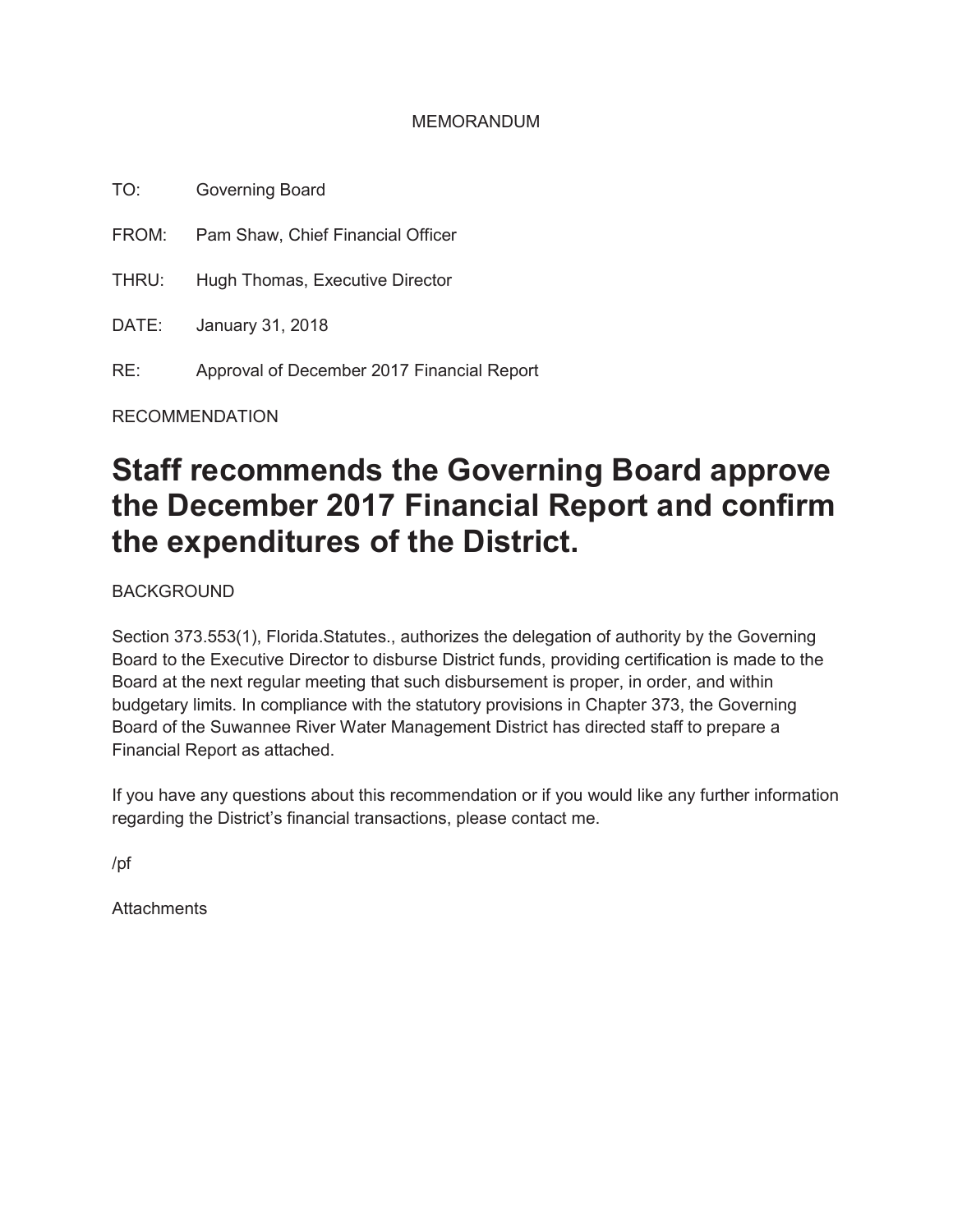| <b>Suwannee River Water Management District</b> |
|-------------------------------------------------|
| <b>Cash Report</b>                              |
| December 2017                                   |

| <b>Financial Institution/Account</b>  | <b>Monthly</b><br><b>Interest</b> | <b>Interest</b><br>Rate % | <b>Closing</b><br><b>Balance</b> |
|---------------------------------------|-----------------------------------|---------------------------|----------------------------------|
| <b>First Federal Permit Fee</b>       | \$0.00                            |                           | \$48,563.58                      |
| <b>First Federal Accounts Payable</b> | \$0.00                            |                           | \$35,000.00                      |
| <b>First Federal Depository</b>       | \$317.34                          | 0.03%                     | \$1,112,699.65                   |
| <b>SPIA</b>                           | \$61,551.67                       | 1.63%                     | \$46,496,179.47                  |
| TOTAL                                 | \$61,869.01                       |                           | \$47,692,442.70                  |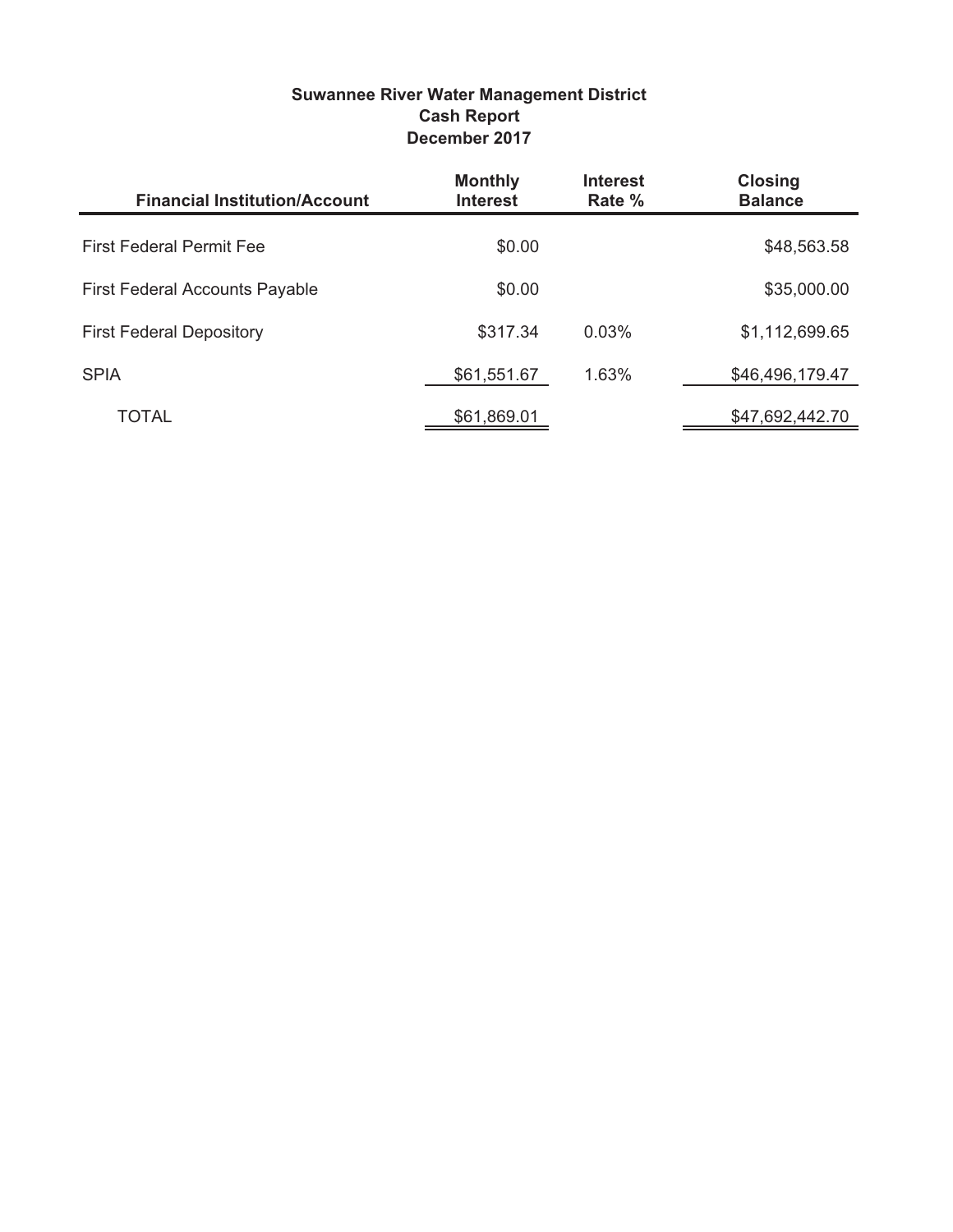#### **Suwannee River Water Management District Statement of Sources and Uses of Funds For the Month ending December 31, 2017 (Unaudited)**

|                            | <b>Current</b><br><b>Budget</b> |      | <b>Actuals</b><br>Through<br>12/31/2017 | Variance<br>(Under)/Over<br><b>Budget</b> | <b>Actuals As A</b><br>% of Budget |
|----------------------------|---------------------------------|------|-----------------------------------------|-------------------------------------------|------------------------------------|
| <b>Sources</b>             |                                 |      |                                         |                                           |                                    |
| Ad Valorem Property Taxes  | \$<br>5.591.837                 | \$.  | 3,994,261                               | \$<br>(1,597,576)                         | 71.4%                              |
| Intergovernmental Revenues | \$<br>59,873,387                | S    | 4,868,291                               | \$<br>(55,005,096)                        | 8.1%                               |
| Interest on Invested Funds | \$<br>140.000                   | -S   | 187.384 \$                              | 47.384                                    | 133.8%                             |
| License and Permit Fees    | \$<br>135,000 \$                |      | 49.785 \$                               | (85, 215)                                 | 36.9%                              |
| Other                      | \$<br>1,226,100                 | - \$ | 388,819 \$                              | (837, 281)                                | 31.7%                              |
| <b>Fund Balance</b>        | \$<br>15,891,753                | S    |                                         | (15,891,753)                              | $0.0\%$                            |
| <b>Total Sources</b>       | \$<br>82,858,077                |      | 9,488,540                               | (73, 369, 537)                            | 11.5%                              |

|                                              | <b>Current</b> |      |                     |      |                     |     | <b>Available</b> |           |              |
|----------------------------------------------|----------------|------|---------------------|------|---------------------|-----|------------------|-----------|--------------|
|                                              | <b>Budget</b>  |      | <b>Expenditures</b> |      | <b>Encumbrances</b> |     | <b>Budget</b>    | %Expended | %Obligated 2 |
| <b>Uses</b>                                  |                |      |                     |      |                     |     |                  |           |              |
| Water Resources Planning and Monitoring      | $9.322.743$ \$ |      | 636.777             |      | 1.683.811           |     | 7.002.155        | 7%        | 25%          |
| Acquisition, Restoration and Public Works    | 65.326.091     | - \$ | 3.712.188           | - \$ | 21,345,401          | \$. | 40,268,502       | 6%        | 38%          |
| Operation and Maintenance of Lands and Works | $5.140.309$ \$ |      | 494.855             | - \$ | 1.329.407           | \$  | 3.316.047        | 10%       | 35%          |
| Regulation                                   | 1.392.916 \$   |      | 314.193 \$          |      | 20,329              | -S  | 1,058,393        | 23%       | 24%          |
| Outreach                                     | 225,475 \$     |      | 25,843              | - \$ |                     | S   | 199.632          | 11%       | 11%          |
| Management and Administration                | 1.450.543 \$   |      | 473,073             |      | 78.036              |     | 899.434          | 33%       | 38%          |
| <b>Total Uses</b>                            | 82.858.077     |      | 5.656.930           |      | 24.456.984          |     | 52,744,163       | 7%        | 36%          |

 $1$  Encumbrances represent unexpended balances of open purchase orders and contracts.

 $^{\rm 2}$  Represents the sum of expenditures and encumbrances as a percentage of the available budget.

This financial statement is prepared as of December 31, 2017 and covers the interim period since the most recent audited financial statements.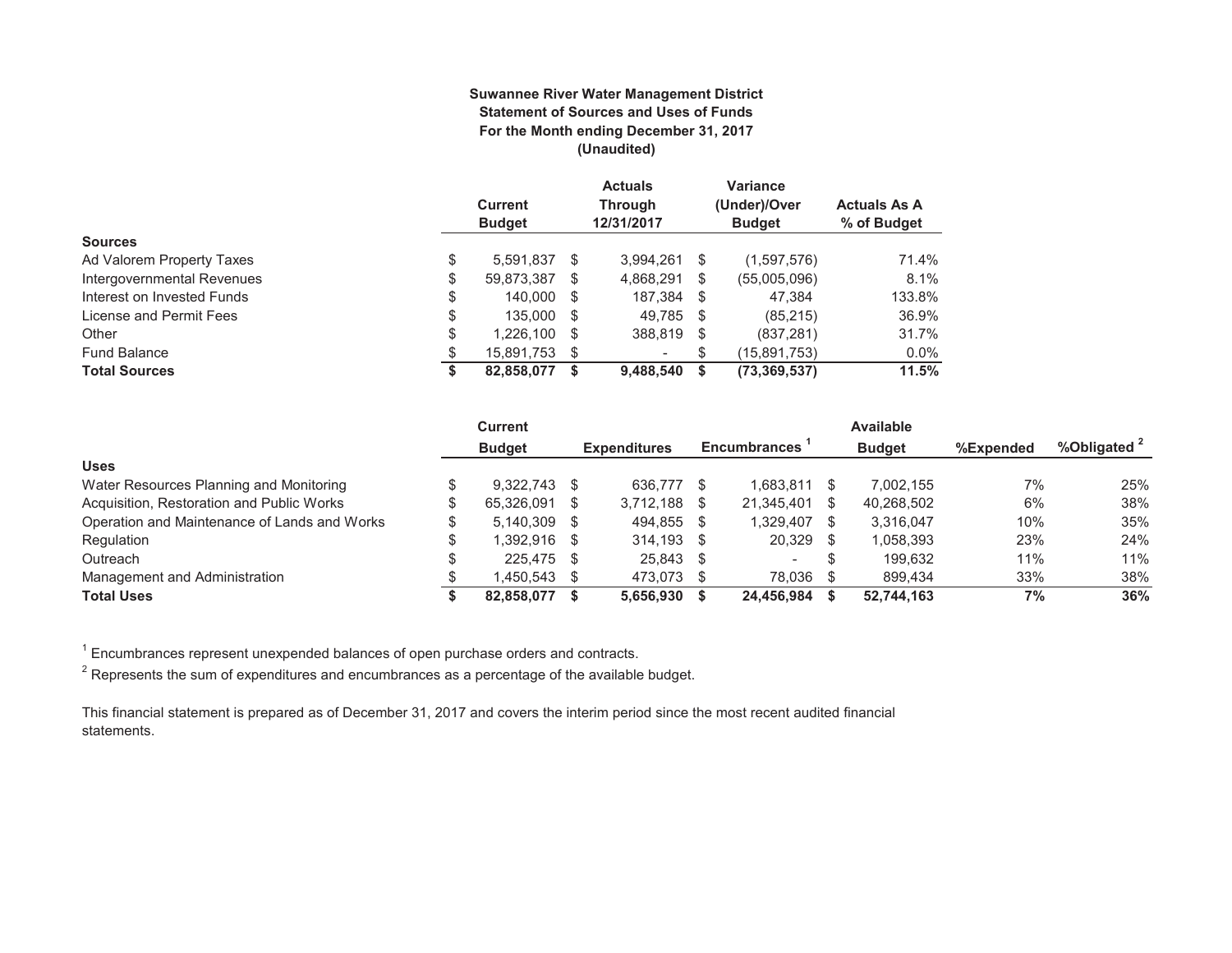|                                                  | $Y-T-D$       |                   | <b>ANNUAL</b> |
|--------------------------------------------------|---------------|-------------------|---------------|
| Recap of All Funds                               | <b>ACTUAL</b> | ENCUM.            | <b>BUDGET</b> |
| <b>REVENUES</b>                                  |               |                   |               |
| <b>TOTAL REVENUES</b>                            | 9,488,539.75  | 0.00              | 82,858,077.00 |
| <b>EXPENDITURES</b>                              |               |                   |               |
| <b>TOTAL SALARIES AND BENEFITS</b>               | 1,406,125.55  | 0.00              | 6,047,222.00  |
| <b>TOTAL CONTRACTUAL SERVICES</b>                | 764,257.91    | 6,108,928.83      | 33,963,839.00 |
| <b>TOTAL OPERATING EXPENSES</b>                  | 234,198.23    | 69,364.86         | 1,370,119.00  |
| <b>TOTAL CAPITAL OUTLAY</b>                      | 1,402.60      | 4,083.97          | 308,044.00    |
| <b>TOTAL FIXED CAPITAL OUTLAY</b>                | 2,905,995.58  | 14,200.00         | 6,885,918.00  |
| <b>TOTAL INTERAGENCY EXPENSES</b>                | 344,950.14    | 18,260,406.09     | 34,282,935.00 |
| <b>TOTAL EXPENDITURES</b>                        | 5,656,930.01  | 24,456,983.75     | 82,858,077.00 |
| <b>EXCESS REVENUES OVER (UNDER) EXPENDITURES</b> | 3,831,609.74  | (24, 456, 983.75) | 0.00          |
|                                                  | <b>Y-T-D</b>  |                   | <b>ANNUAL</b> |
| Fund 01: General Fund                            | <b>ACTUAL</b> | ENCUM.            | <b>BUDGET</b> |
| <b>REVENUES</b>                                  |               |                   |               |
| <b>TOTAL REVENUES</b>                            | 5,526,787.89  | 0.00              | 9,492,276.00  |
| <b>EXPENDITURES</b>                              |               |                   |               |
| <b>TOTAL SALARIES AND BENEFITS</b>               | 1,228,012.79  | 0.00              | 5,236,014.00  |
| <b>TOTAL CONTRACTUAL SERVICES</b>                | 107,903.33    | 1,052,665.32      | 2,210,609.00  |
| <b>TOTAL OPERATING EXPENSES</b>                  | 118,560.90    | 40,756.88         | 840,463.00    |
| <b>TOTAL FIXED CAPITAL OUTLAY</b>                | 0.00          | 0.00              |               |
|                                                  |               |                   | 0.00          |
| <b>TOTAL INTERAGENCY EXPENSES</b>                | 126,177.52    | 728,891.76        | 1,048,900.00  |
| <b>TOTAL EXPENDITURES</b>                        | 1,582,057.14  | 1,825,804.79      | 9,492,276.00  |
| <b>EXCESS REVENUES OVER (UNDER) EXPENDITURES</b> | 3,944,730.75  | (1,825,804.79)    | 0.00          |
|                                                  | <u>Y-T-D</u>  |                   | <b>ANNUAL</b> |
| Fund 05: Middle Suwannee                         | <b>ACTUAL</b> | ENCUM.            | <b>BUDGET</b> |
| <b>REVENUES</b>                                  |               |                   |               |
| <b>TOTAL REVENUES</b>                            | 2,418.38      | 0.00              | 589,083.00    |
| <b>EXPENDITURES</b>                              |               |                   |               |
| TOTAL SALARIES AND BENEFITS                      | 0.00          | 0.00              | 0.00          |
| <b>TOTAL CONTRACTUAL SERVICES</b>                | 0.00          | 22,729.30         | 589,083.00    |
| <b>TOTAL OPERATING EXPENSES</b>                  | 0.00          | 0.00              | 0.00          |
| <b>TOTAL CAPITAL OUTLAY</b>                      | 0.00          | 0.00              | 0.00          |
| <b>TOTAL FIXED CAPITAL OUTLAY</b>                | 0.00          | 0.00              | 0.00          |
| <b>TOTAL INTERAGENCY EXPENSES</b>                | 0.00          | 0.00              | 0.00          |
| <b>TOTAL EXPENDITURES</b>                        | 0.00          | 22,729.30         | 589,083.00    |
| <b>EXCESS REVENUES OVER (UNDER) EXPENDITURES</b> | 2,418.38      | (22, 729.30)      | 0.00          |
|                                                  |               |                   |               |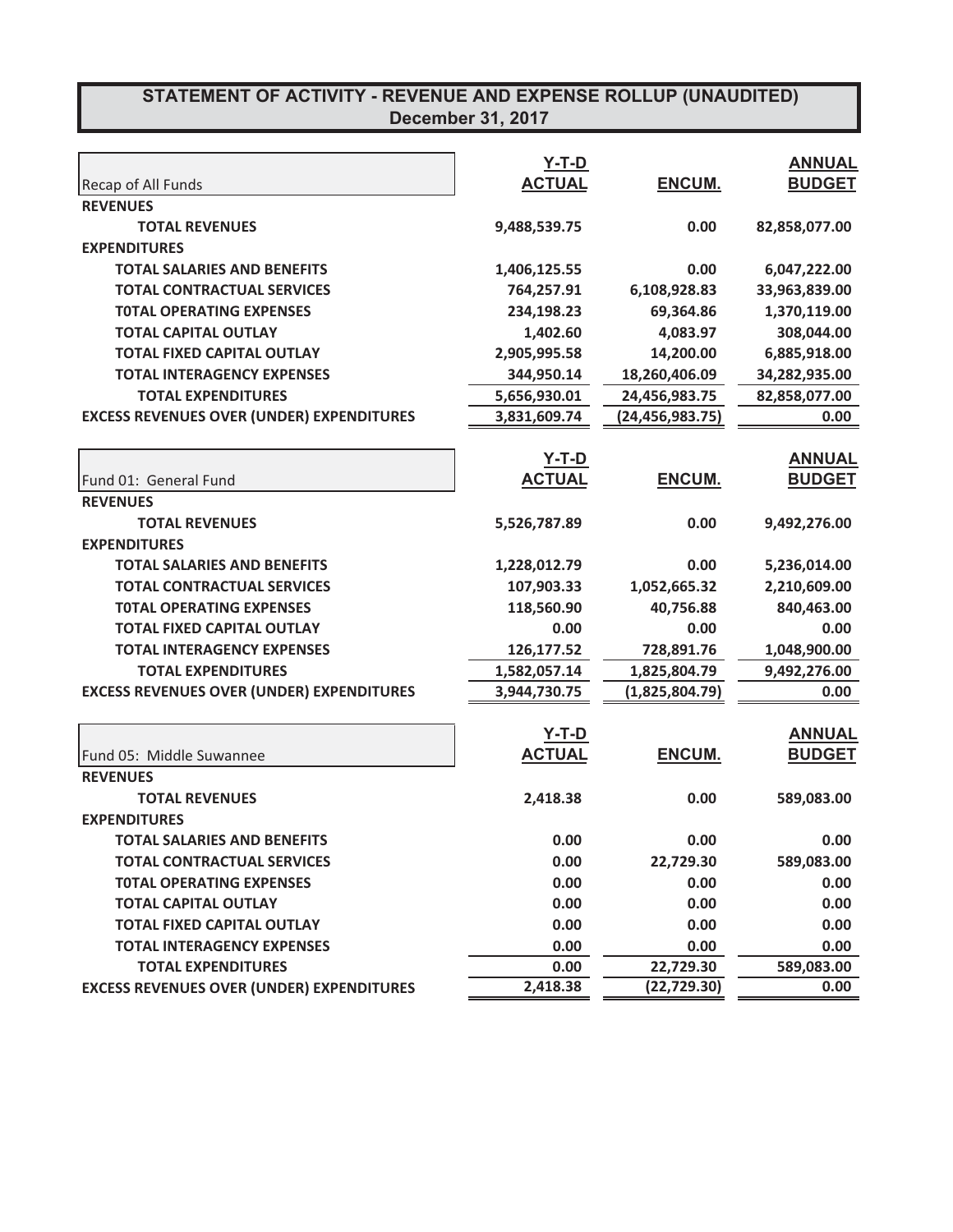| Fund 06: Springs Appropriation                   | $Y-T-D$<br><b>ACTUAL</b> | <b>ENCUM.</b>   | <b>ANNUAL</b><br><b>BUDGET</b> |
|--------------------------------------------------|--------------------------|-----------------|--------------------------------|
| <b>REVENUES</b>                                  |                          |                 |                                |
| <b>TOTAL REVENUES</b>                            | 0.00                     | 0.00            | 47.232.235.00                  |
| <b>EXPENDITURES</b>                              |                          |                 |                                |
| <b>TOTAL SALARIES AND BENEFITS</b>               | 61.07                    | 0.00            | 0.00                           |
| <b>TOTAL CONTRACTUAL SERVICES</b>                | 87,720.27                | 3,039,515.78    | 15,494,577.00                  |
| <b>TOTAL OPERATING EXPENSES</b>                  | 0.00                     | 0.00            | 0.00                           |
| <b>TOTAL CAPITAL OUTLAY</b>                      | 0.00                     | 0.00            | 0.00                           |
| <b>TOTAL FIXED CAPITAL OUTLAY</b>                | 2,905,995.58             | 14,200.00       | 5,902,968.00                   |
| <b>TOTAL INTERAGENCY EXPENSES</b>                | 0.00                     | 13,705,660.00   | 25,834,690.00                  |
| <b>TOTAL EXPENDITURES</b>                        | 2,993,776.92             | 16,759,375.78   | 47,232,235.00                  |
| <b>EXCESS REVENUES OVER (UNDER) EXPENDITURES</b> | (2,993,776.92)           | (16,759,375.78) | 0.00                           |

*\** Expenditures to be covered by DEP Reimbursement Grant; reimbursement requested

|                                                  | $Y-T-D$       |              | <b>ANNUAL</b> |
|--------------------------------------------------|---------------|--------------|---------------|
| Fund 07: Local Revenue                           | <b>ACTUAL</b> | ENCUM.       | <b>BUDGET</b> |
| <b>REVENUES</b>                                  |               |              |               |
| <b>TOTAL REVENUES</b>                            | 84,000.00     | 0.00         | 105,600.00    |
| <b>EXPENDITURES</b>                              |               |              |               |
| <b>TOTAL SALARIES AND BENEFITS</b>               | 0.00          | 0.00         | 0.00          |
| <b>TOTAL CONTRACTUAL SERVICES</b>                | 0.00          | 0.00         | 0.00          |
| <b>TOTAL OPERATING EXPENSES</b>                  | 0.00          | 0.00         | 0.00          |
| <b>TOTAL CAPITAL OUTLAY</b>                      | 0.00          | 0.00         | 0.00          |
| <b>TOTAL FIXED CAPITAL OUTLAY</b>                | 0.00          | 0.00         | 0.00          |
| <b>TOTAL INTERAGENCY EXPENSES</b>                | 0.00          | 0.00         | 105,600.00    |
| <b>TOTAL EXPENDITURES</b>                        | 0.00          | 0.00         | 105,600.00    |
| <b>EXCESS REVENUES OVER (UNDER) EXPENDITURES</b> | 84,000.00     | 0.00         | 0.00          |
|                                                  | $Y-T-D$       |              | <b>ANNUAL</b> |
| Fund 08: WMLTF / Springs                         | <b>ACTUAL</b> | ENCUM.       | <b>BUDGET</b> |
| <b>REVENUES</b>                                  |               |              |               |
| <b>TOTAL REVENUES</b>                            | 4,728.84      | 0.00         | 425,000.00    |
| <b>EXPENDITURES</b>                              |               |              |               |
| <b>TOTAL SALARIES AND BENEFITS</b>               | 2,554.75      | 0.00         | 0.00          |
| <b>TOTAL CONTRACTUAL SERVICES</b>                | 0.00          | (298.50)     | 275,000.00    |
| <b>TOTAL OPERATING EXPENSES</b>                  | 0.00          | 0.00         | 0.00          |
| <b>TOTAL CAPITAL OUTLAY</b>                      | 0.00          | 0.00         | 0.00          |
| <b>TOTAL FIXED CAPITAL OUTLAY</b>                | 0.00          | 0.00         | 0.00          |
| <b>TOTAL INTERAGENCY EXPENSES</b>                | 1,327.50      | 194,675.68   | 150,000.00    |
| <b>TOTAL EXPENDITURES</b>                        | 3,882.25      | 194,377.18   | 425,000.00    |
| <b>EXCESS REVENUES OVER (UNDER) EXPENDITURES</b> | 846.59        | (194,377.18) | 0.00          |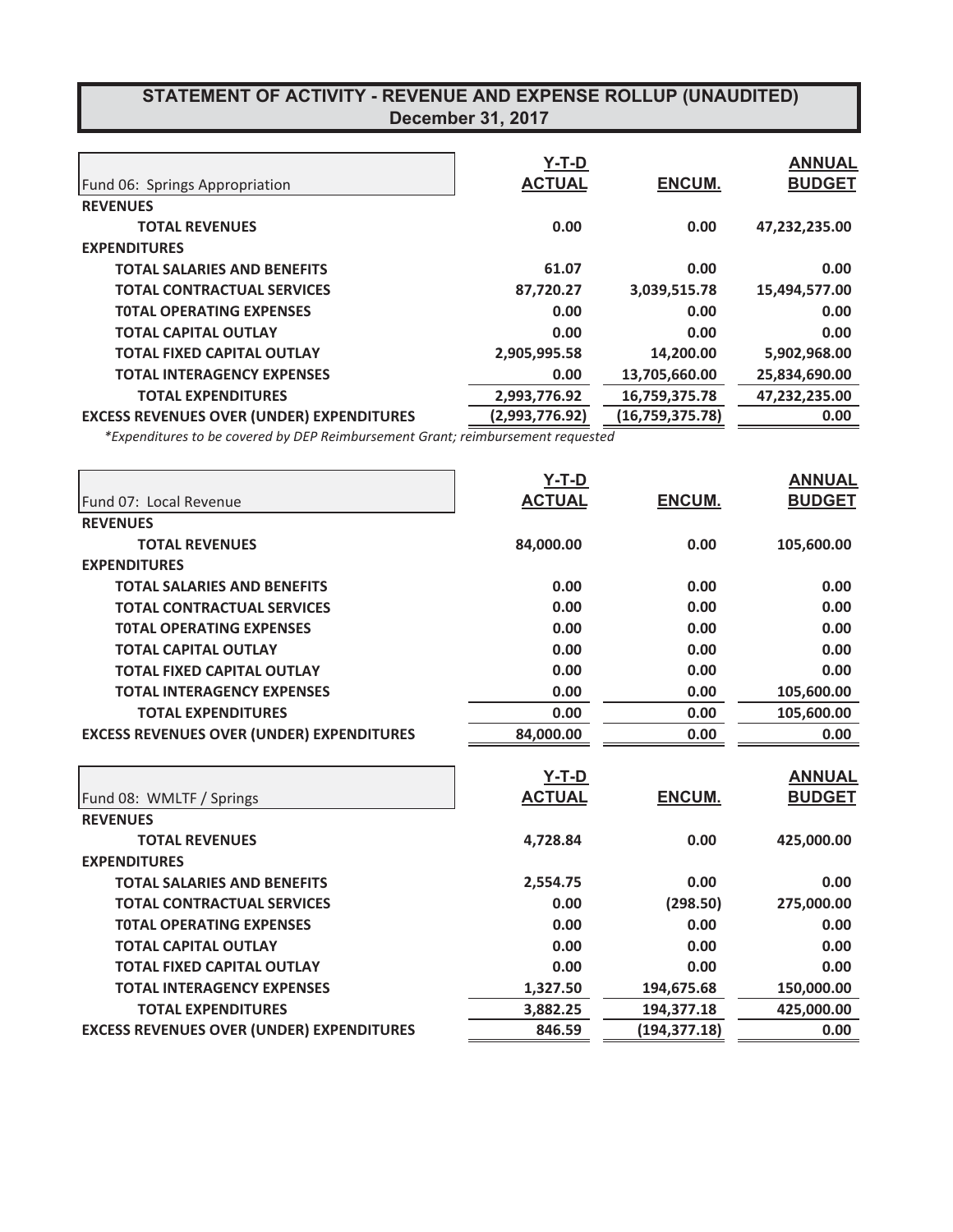|                                                  | $Y-T-D$       |               | <b>ANNUAL</b> |
|--------------------------------------------------|---------------|---------------|---------------|
| Fund 09: Monitor Well Improvements               | <b>ACTUAL</b> | ENCUM.        | <b>BUDGET</b> |
| <b>REVENUES</b>                                  |               |               |               |
| <b>TOTAL REVENUES</b>                            | 0.00          | 0.00          | 530,000.00    |
| <b>EXPENDITURES</b>                              |               |               |               |
| <b>TOTAL SALARIES AND BENEFITS</b>               | 0.00          | 0.00          | 0.00          |
| <b>TOTAL CONTRACTUAL SERVICES</b>                | 18,265.98     | 0.00          | 500,000.00    |
| <b>TOTAL OPERATING EXPENSES</b>                  | 0.00          | 0.00          | 30,000.00     |
| <b>TOTAL CAPITAL OUTLAY</b>                      | 0.00          | 0.00          | 0.00          |
| <b>TOTAL FIXED CAPITAL OUTLAY</b>                | 0.00          | 0.00          | 0.00          |
| <b>TOTAL INTERAGENCY EXPENSES</b>                | 0.00          | 0.00          | 0.00          |
| <b>TOTAL EXPENDITURES</b>                        | 18,265.98     | 0.00          | 530,000.00    |
| <b>EXCESS REVENUES OVER (UNDER) EXPENDITURES</b> | (18,265.98)   | 0.00          | 0.00          |
| *Excess to be covered by Committed Fund Balance  |               |               |               |
|                                                  | $Y-T-D$       |               | <b>ANNUAL</b> |
| Fund 10: Florida Forever & P-2000                | <b>ACTUAL</b> | ENCUM.        | <b>BUDGET</b> |
| <b>REVENUES</b>                                  |               |               |               |
| <b>TOTAL REVENUES</b>                            | 1,532,059.02  | 0.00          | 1,847,500.00  |
| <b>EXPENDITURES</b>                              |               |               |               |
| <b>TOTAL SALARIES AND BENEFITS</b>               | 0.00          | 0.00          | 0.00          |
| <b>TOTAL CONTRACTUAL SERVICES</b>                | 5,149.00      | 2,400.00      | 1,845,000.00  |
| <b>TOTAL OPERATING EXPENSES</b>                  | 0.00          | 0.00          | 2,500.00      |
| <b>TOTAL CAPITAL OUTLAY</b>                      | 0.00          | 0.00          | 0.00          |
| <b>TOTAL FIXED CAPITAL OUTLAY</b>                | 0.00          | 0.00          | 0.00          |
| <b>TOTAL INTERAGENCY EXPENSES</b>                | 0.00          | 0.00          | 0.00          |
| <b>TOTAL EXPENDITURES</b>                        | 5,149.00      | 2,400.00      | 1,847,500.00  |
| <b>EXCESS REVENUES OVER (UNDER) EXPENDITURES</b> | 1,526,910.02  | (2,400.00)    | 0.00          |
|                                                  | $Y-T-D$       |               | <b>ANNUAL</b> |
| Fund 12: DOT ETDM                                | <b>ACTUAL</b> | <b>ENCUM.</b> | <b>BUDGET</b> |
| <b>REVENUES</b>                                  |               |               |               |
| <b>TOTAL REVENUES</b>                            | 161.38        | 0.00          | 10,000.00     |
| <b>EXPENDITURES</b>                              |               |               |               |
| <b>TOTAL SALARIES AND BENEFITS</b>               | 279.02        | 0.00          | 10,000.00     |
| <b>TOTAL CONTRACTUAL SERVICES</b>                | 0.00          | 0.00          | 0.00          |
| <b>TOTAL OPERATING EXPENSES</b>                  | 0.00          | 0.00          | 0.00          |
| <b>TOTAL CAPITAL OUTLAY</b>                      | 0.00          | 0.00          | 0.00          |
| <b>TOTAL FIXED CAPITAL OUTLAY</b>                | 0.00          | 0.00          | 0.00          |
| <b>TOTAL INTERAGENCY EXPENSES</b>                | 0.00          | 0.00          | 0.00          |
| <b>TOTAL EXPENDITURES</b>                        | 279.02        | 0.00          | 10,000.00     |
| <b>EXCESS REVENUES OVER (UNDER) EXPENDITURES</b> | (117.64)      | 0.00          | 0.00          |
|                                                  |               |               |               |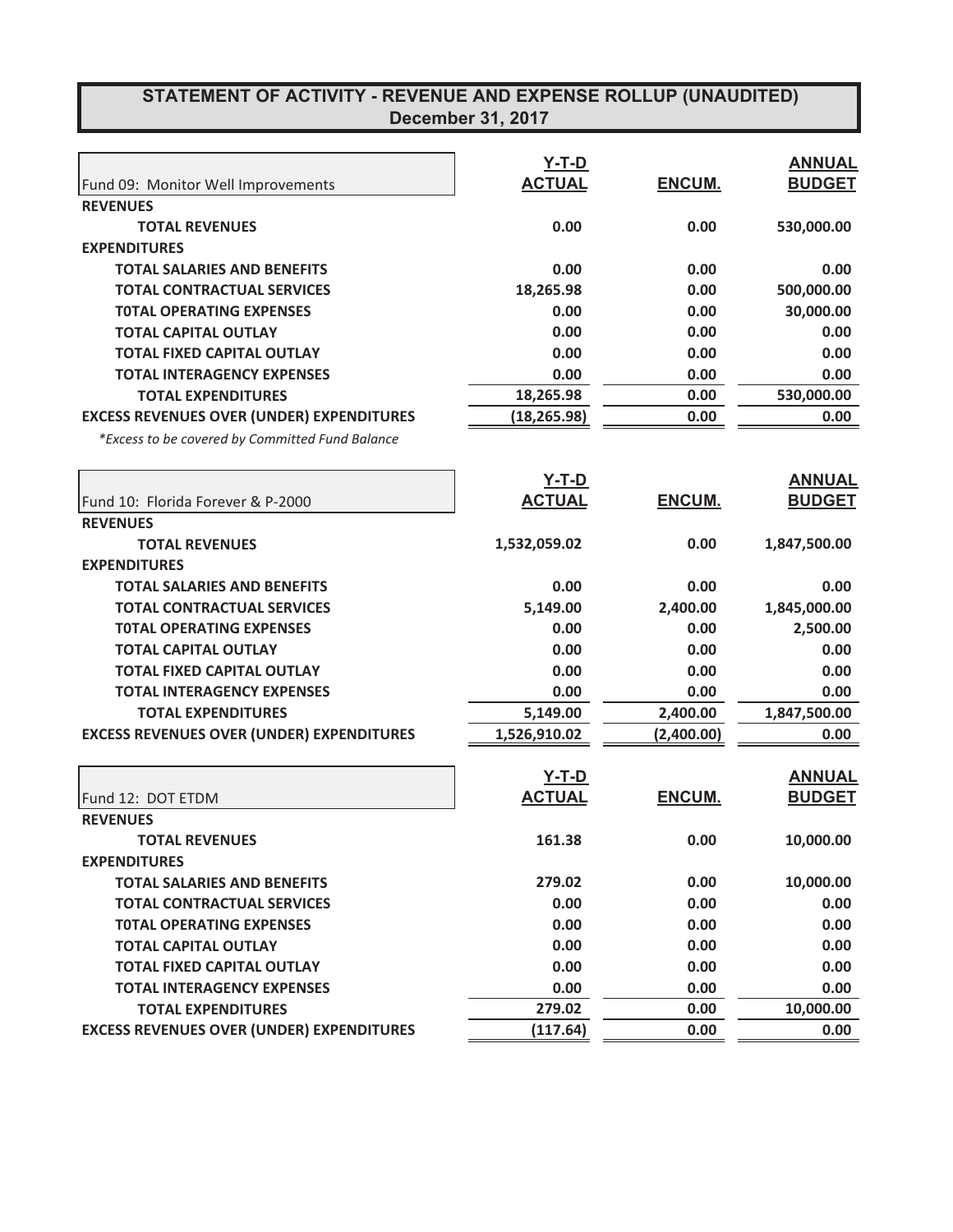|                                                  | $Y-T-D$       |                | <b>ANNUAL</b> |
|--------------------------------------------------|---------------|----------------|---------------|
| Fund 13: Land Management/Operations              | <b>ACTUAL</b> | ENCUM.         | <b>BUDGET</b> |
| <b>REVENUES</b>                                  |               |                |               |
| <b>TOTAL REVENUES</b>                            | 2,270,779.32  | 0.00           | 5,010,309.00  |
| <b>EXPENDITURES</b>                              |               |                |               |
| <b>TOTAL SALARIES AND BENEFITS</b>               | 172,839.55    | 0.00           | 801,208.00    |
| <b>TOTAL CONTRACTUAL SERVICES</b>                | 202,962.47    | 1,295,762.47   | 2,625,691.00  |
| <b>TOTAL OPERATING EXPENSES</b>                  | 115,637.33    | 28,607.98      | 493,656.00    |
| <b>TOTAL CAPITAL OUTLAY</b>                      | 0.00          | 593.14         | 151,754.00    |
| <b>TOTAL FIXED CAPITAL OUTLAY</b>                | 0.00          | 0.00           | 275,000.00    |
| <b>TOTAL INTERAGENCY EXPENSES</b>                | 150.00        | 86.40          | 663,000.00    |
| <b>TOTAL EXPENDITURES</b>                        | 491,589.35    | 1,325,049.99   | 5,010,309.00  |
| <b>EXCESS REVENUES OVER (UNDER) EXPENDITURES</b> | 1,779,189.97  | (1,325,049.99) | 0.00          |
|                                                  | $Y-T-D$       |                | <b>ANNUAL</b> |
| Fund 19: DOT Mitigation                          | <b>ACTUAL</b> | ENCUM.         | <b>BUDGET</b> |
| <b>REVENUES</b>                                  |               |                |               |
| <b>TOTAL REVENUES</b>                            | 4,826.85      | 0.00           | 1,150,000.00  |
| <b>EXPENDITURES</b>                              |               |                |               |
| <b>TOTAL SALARIES AND BENEFITS</b>               | 0.00          | 0.00           | 0.00          |
| <b>TOTAL CONTRACTUAL SERVICES</b>                | 6,071.88      | 19,925.22      |               |
|                                                  |               |                | 1,150,000.00  |
| <b>TOTAL OPERATING EXPENSES</b>                  | 0.00          | 0.00           | 0.00          |
| <b>TOTAL CAPITAL OUTLAY</b>                      | 0.00          | 0.00           | 0.00          |
| <b>TOTAL FIXED CAPITAL OUTLAY</b>                | 0.00          | 0.00           | 0.00          |
| <b>TOTAL INTERAGENCY EXPENSES</b>                | 0.00          | 0.00           | 0.00          |
| <b>TOTAL EXPENDITURES</b>                        | 6,071.88      | 19,925.22      | 1,150,000.00  |
| <b>EXCESS REVENUES OVER (UNDER) EXPENDITURES</b> | (1, 245.03)   | (19, 925.22)   | 0.00          |
|                                                  | $Y-T-D$       |                | <b>ANNUAL</b> |
| Fund 29: SRP                                     | <b>ACTUAL</b> | ENCUM.         | <b>BUDGET</b> |
| <b>REVENUES</b>                                  |               |                |               |
| <b>TOTAL REVENUES</b>                            | 33,853.23     | 0.00           | 120,500.00    |
| <b>EXPENDITURES</b>                              |               |                |               |
| <b>TOTAL SALARIES AND BENEFITS</b>               | 0.00          | 0.00           | 0.00          |
| <b>TOTAL CONTRACTUAL SERVICES</b>                | 0.00          | 0.00           | 0.00          |
| <b>TOTAL OPERATING EXPENSES</b>                  | 0.00          | 0.00           | 3,500.00      |
| <b>TOTAL CAPITAL OUTLAY</b>                      | 0.00          | 0.00           | 0.00          |
| <b>TOTAL FIXED CAPITAL OUTLAY</b>                | 0.00          | 0.00           | 0.00          |
| <b>TOTAL INTERAGENCY EXPENSES</b>                | 29,250.00     | 87,750.00      | 117,000.00    |
| <b>TOTAL EXPENDITURES</b>                        | 29,250.00     | 87,750.00      | 120,500.00    |
| <b>EXCESS REVENUES OVER (UNDER) EXPENDITURES</b> | 4,603.23      | (87,750.00)    | 0.00          |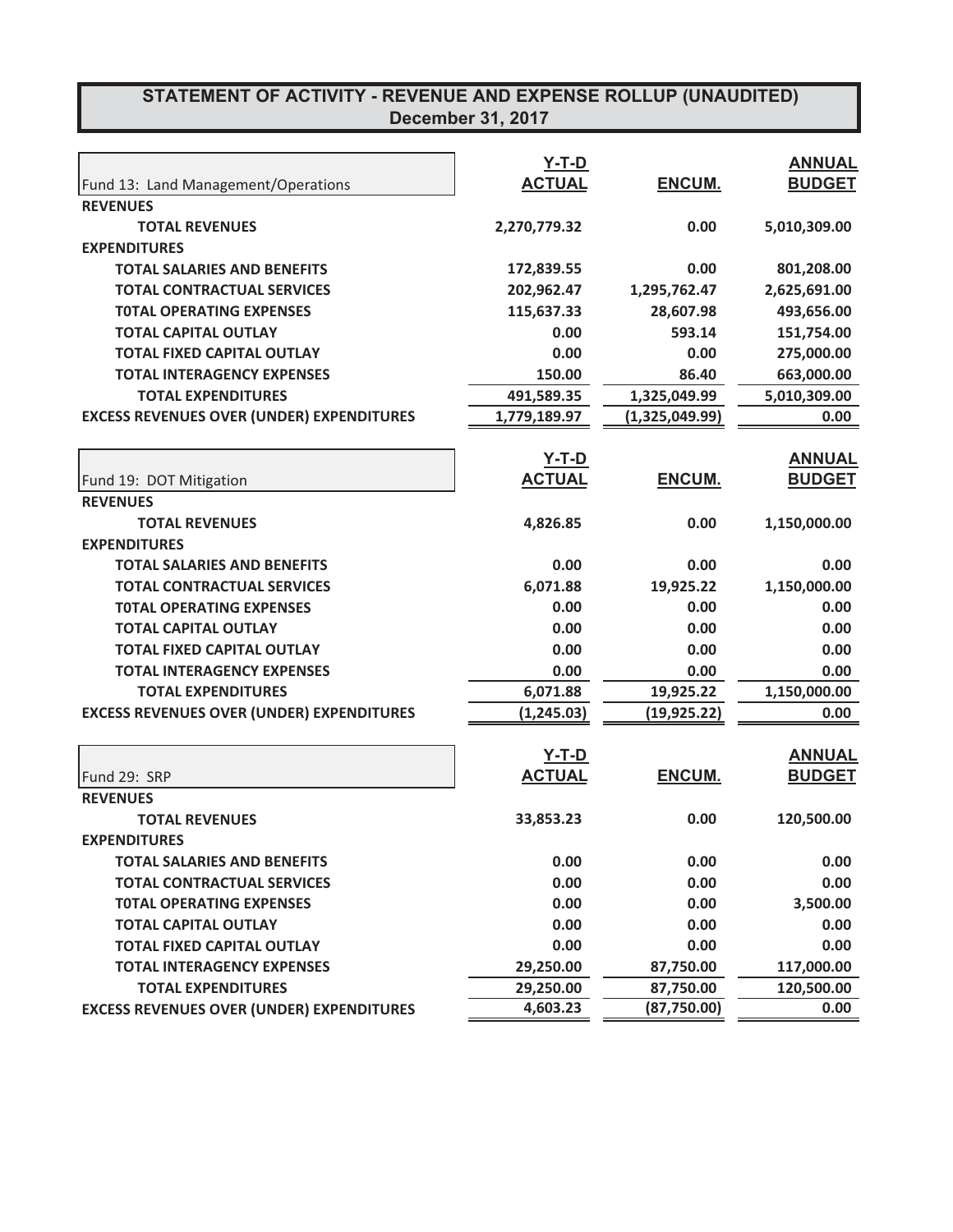|                                                  | <u>Y-T-D</u>  |               | <b>ANNUAL</b> |
|--------------------------------------------------|---------------|---------------|---------------|
| Fund 30: Camp Blanding Buffer Lands              | <b>ACTUAL</b> | ENCUM.        | <b>BUDGET</b> |
| <b>REVENUES</b>                                  |               |               |               |
| <b>TOTAL REVENUES</b>                            | 2,904.31      | 0.00          | 707,950.00    |
| <b>EXPENDITURES</b>                              |               |               |               |
| <b>TOTAL SALARIES AND BENEFITS</b>               | 0.00          | 0.00          | 0.00          |
| <b>TOTAL CONTRACTUAL SERVICES</b>                | 0.00          | 0.00          | 0.00          |
| <b>TOTAL OPERATING EXPENSES</b>                  | 0.00          | 0.00          | 0.00          |
| <b>TOTAL CAPITAL OUTLAY</b>                      | 0.00          | 0.00          | 0.00          |
| <b>TOTAL FIXED CAPITAL OUTLAY</b>                | 0.00          | 0.00          | 707,950.00    |
| <b>TOTAL INTERAGENCY EXPENSES</b>                | 0.00          | 0.00          | 0.00          |
| <b>TOTAL EXPENDITURES</b>                        | 0.00          | 0.00          | 707,950.00    |
| <b>EXCESS REVENUES OVER (UNDER) EXPENDITURES</b> | 2,904.31      | 0.00          | 0.00          |
|                                                  | $Y-T-D$       |               | <b>ANNUAL</b> |
| Fund 33: PCS Mitigation                          | <b>ACTUAL</b> | <b>ENCUM.</b> | <b>BUDGET</b> |
| <b>REVENUES</b>                                  |               |               |               |
| <b>TOTAL REVENUES</b>                            | 456.80        | 0.00          | 0.00          |
| <b>EXPENDITURES</b>                              |               |               |               |
| <b>TOTAL SALARIES AND BENEFITS</b>               | 0.00          | 0.00          | 0.00          |
| <b>TOTAL CONTRACTUAL SERVICES</b>                | 0.00          | 0.00          | 0.00          |
| <b>TOTAL OPERATING EXPENSES</b>                  | 0.00          | 0.00          | 0.00          |
| <b>TOTAL CAPITAL OUTLAY</b>                      | 0.00          | 0.00          | 0.00          |
| <b>TOTAL FIXED CAPITAL OUTLAY</b>                | 0.00          | 0.00          | 0.00          |
| <b>TOTAL INTERAGENCY EXPENSES</b>                | 0.00          | 0.00          | 0.00          |
| <b>TOTAL EXPENDITURES</b>                        | 0.00          | 0.00          | 0.00          |
| <b>EXCESS REVENUES OVER (UNDER) EXPENDITURES</b> | 456.80        | 0.00          | 0.00          |
|                                                  |               |               |               |
|                                                  | $Y-T-D$       |               | <b>ANNUAL</b> |
| Fund 51: District Ag Cost Share                  | <b>ACTUAL</b> | <b>ENCUM.</b> | <b>BUDGET</b> |
| <b>REVENUES</b>                                  |               |               |               |
| <b>TOTAL REVENUES</b>                            | 0.00          | 0.00          | 5,388,579.00  |
| <b>EXPENDITURES</b>                              |               |               |               |
| <b>TOTAL SALARIES AND BENEFITS</b>               | 0.00          | 0.00          | 0.00          |
| <b>TOTAL CONTRACTUAL SERVICES</b>                | 273,103.50    | 627,874.24    | 5,360,579.00  |
| <b>TOTAL OPERATING EXPENSES</b>                  | 0.00          | 0.00          | 0.00          |
| <b>TOTAL CAPITAL OUTLAY</b>                      | 0.00          | 0.00          | 0.00          |
| <b>TOTAL FIXED CAPITAL OUTLAY</b>                | 0.00          | 0.00          | 0.00          |
| <b>TOTAL INTERAGENCY EXPENSES</b>                | 0.00          | 0.00          | 28,000.00     |
| <b>TOTAL EXPENDITURES</b>                        | 273,103.50    | 627,874.24    | 5,388,579.00  |
| <b>EXCESS REVENUES OVER (UNDER) EXPENDITURES</b> | (273, 103.50) | (627, 874.24) | 0.00          |

 $*$ Excess to be covered by Committed Fund Balance